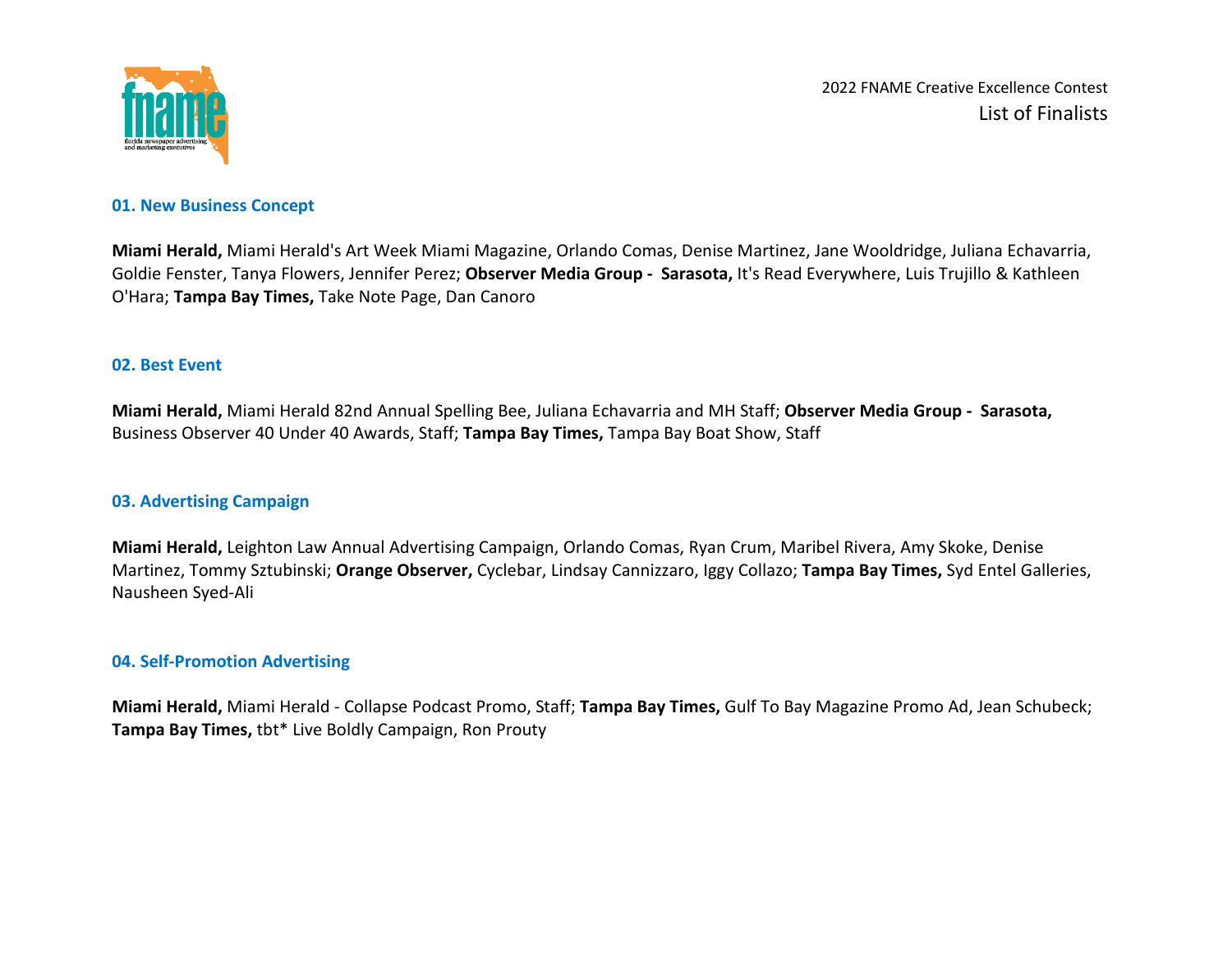

### **05. Content Advertising**

**Citrus County Chronicle,** Gardner Advertising Sponsored Content, John Murphy; **Observer Media Group - Sarasota,** Florida Lakes Vein Center, Luis Trujillo; **Tampa Bay Times,** Big Man's Moving Co., Nausheen Syed-Ali

### **06. Restaurant / Entertainment Large Print Ad**

**Citrus County Chronicle,** Get Fired Up - Cavallo, Cindy Connolly; **Observer Media Group - Sarasota,** Bar George, Louise Martin; **Sun Coast Media Group,** Cape Hazes Tavern, Kim Hake-Gleason

## **07. Restaurant / Entertainment Small Print Ad**

**Citrus County Chronicle,** Ferris Groves, James Moyer; **Observer Media Group - Sarasota,** Clayton's Siesta Grille, Luis Trujillo; **Tampa Bay Times,** Gigi's Northern Italian, Southern Hospitality, Lisa Schillinger

#### **08. Retail Large Print Ad**

**Observer Media Group - Sarasota,** Chic on the Cheap, Luis Trujillo; **Sun Sentinel / City & Shore Magazine,** City & Shore - Auto Sport, Jose Navarro; **Sun Sentinel / City & Shore Magazine,** City & Shore Tubs & More, Jose Navarro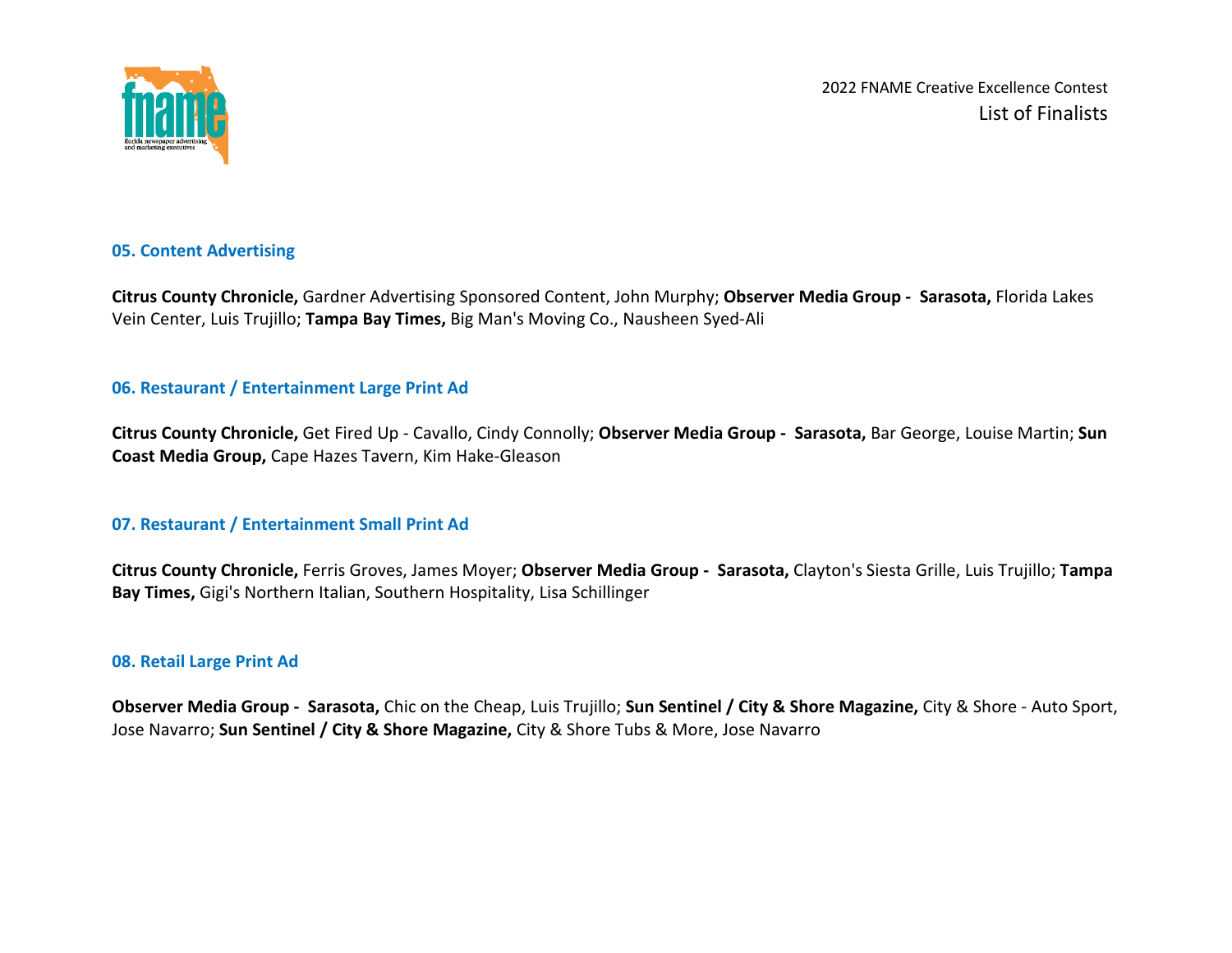

# **09. Retail Small Print Ad**

**Citrus County Chronicle,** Moonbeam Crystals, Cindy Connolly; **Citrus County Chronicle,** The Rustic River Boutique, Cindy Connolly; **Sun Coast Media Group,** Earthwise Pet Nutrition Center & Wellness Spa, Kim Hake-Gleason, Suthina Khumphaiphan

## **10. Business (non-retail) Large Print Ad**

**Sun Sentinel,** Sun Sentinel - Diowave USA, Jose Navarro; **Sun Sentinel / City & Shore Magazine,** City & Shore Prime Magazine Mizner Park Ampitheater, Jose Navarro; **Sun Sentinel / Explore Florida & The Caribbean,** Explore Florida & The Caribbean - Yacht Charter Group, Jose Navarro

## **11. Business (non-retail) Small Print Ad**

**Citrus County Chronicle,** Glenda Faye Photography, Cindy Connolly; **Orlando Sentinel,** ArmorVue Single Sheet Insert, Staff; **Tampa Bay Times,** Pinellas Realtor Org newspaper ad, Nausheen Syed-Ali

## **12. Unique and Premium Positions**

**Citrus County Chronicle,** Citrus County Fair, Cindy Connolly; **Sun Coast Media Group,** The Grill at 1951, Kim Hake-Gleason; **Sun Sentinel,** Environmental Group ad note, Staff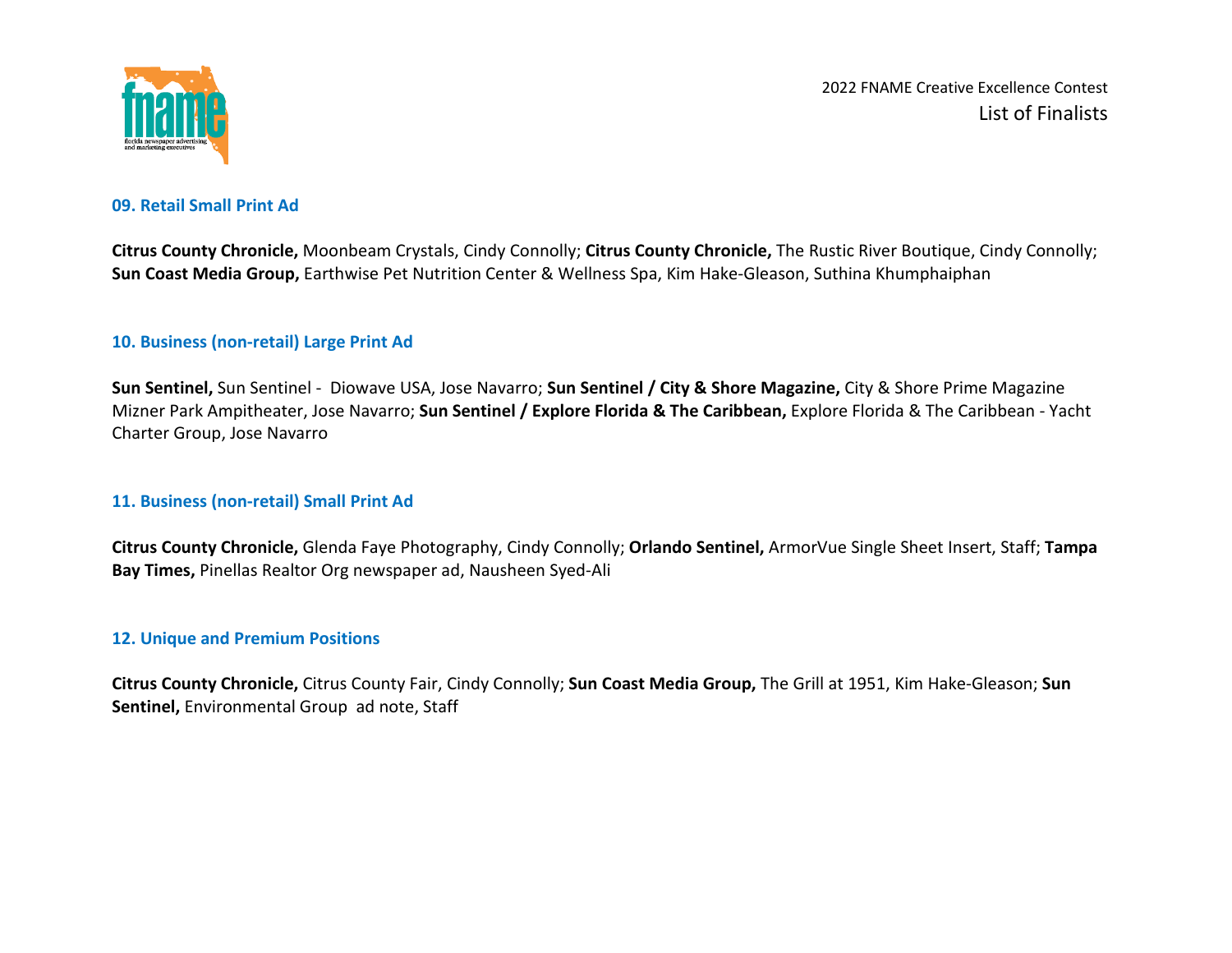

#### **13. Online only Ad**

**Tampa Bay Times,** Sovereign Boat Club Two, Staff; **Tampa Bay Times,** Spa 801, Ron Prouty; **Tampa Bay Times,** CastNet Media Digital sea, Ron Prouty

## **14. Multi-Media Ad**

**Observer Media Group - Sarasota,** Parkstone Travel, Luis Trujillo; **Observer Media Group - Sarasota,** Good Life Healing Center, Luis Trujillo; **Tampa Bay Times,** More News. Your Way. Every Day. Campaign, Jean Schubeck

### **15. Social Media Campaign**

**Citrus County Chronicle,** Christmas Giveaway, John Murphy; **Observer Media Group - Sarasota,** Weather & Nature Photo Contest, Emma Burke; **Tampa Bay Times,** Carrier Holiday Cash campaign, Ron Prouty & Dan Canoro

#### **16. Market Book/Collateral Material**

**Citrus County Chronicle,** E Edition Explainer, John Murphy; **Sun Sentinel,** Real Estate Presentation, Allison Kaley; **Tampa Bay Times,**  Times Market Presentation, Jeane Schubeck

## **17. Best Online Video Application**

**Observer Media Group - Sarasota,** Redheads on the Road, Emma Burke, Kathleen O'Hara, Emily Walsh; **Tampa Bay Times,** Bay Magazine B2B Promotion, Staff; **Tampa Bay Times,** The Sodfather (Testimonial), Dan Canoro